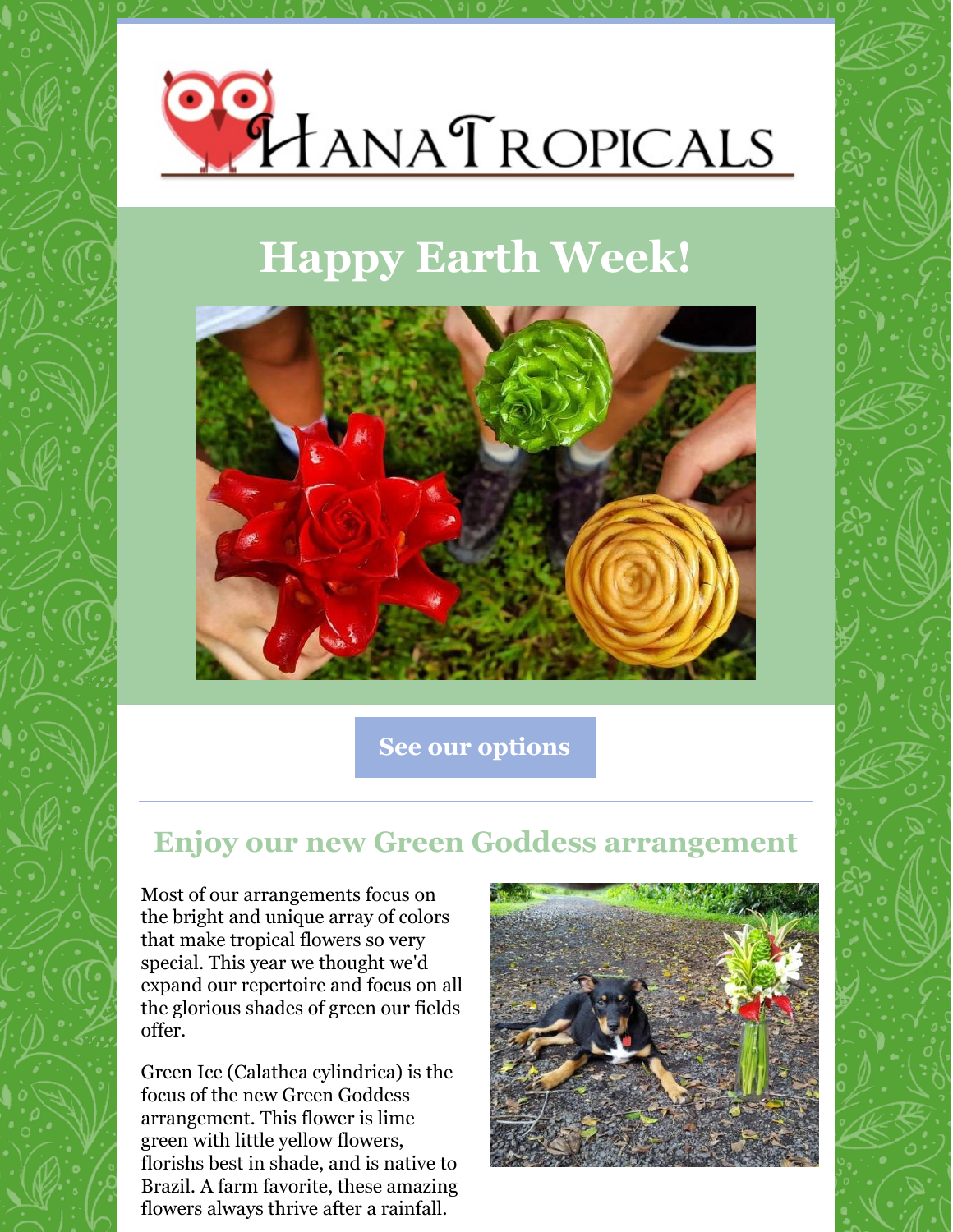### Want a chance to win the Green Goddess arrangement FOR FREE?! Join our Earth Day Contest!

Want to win a free tropical green arrangement in celebration of Earth Day?! If you live in the U.S. and are over 18, join us in celebrating Earth and all of the gorgeous plants that cover our home planet by sharing the love and connecting with us through Instagram.

#### **RULES:**

1. Post a picture of a beautiful plant(s) that brings you joy before Earth Day (April 22).

- 2. Write a caption that explains *why you love and appreciate plants*!
- 3. Tag **@HanaTropicals** in your photo and your caption.
- 4. Use the hashtag **#HTEarthDay**

#### *~You must be over the age of 18 and living in the U.S. to win~*

On Earth Day (April 22) the winner will be chosen at random and announced! They will be sent our Earth Day arrangement to their United States address on Monday April 23. Thank you for participating! Let's share the plant love.

### **Hana Tropicals Loves Being GREEN**

Here at Hana Tropicals, we take pride in being deeply conscious of our business methods and the packaging we utilize. We strive to be a compassionate and consistent business that you will be proud to support.

- 1. We exclusively use recycled newspaper shred to wrap each individual fragile flower. We buy this shred from a local nonprofit that provides jobs for those who would otherwise have no means of support.
- 2. Our boxes are 100% compostable, as is the tissue paper we use to gift wrap the flowers.
- 3. We support and use FedEx to deliver our flowers. FedEx greatly cares about their impact on the [environment,](http://www.fedex.com/bt/about/sustainability/environment.html) and has incredible goals they are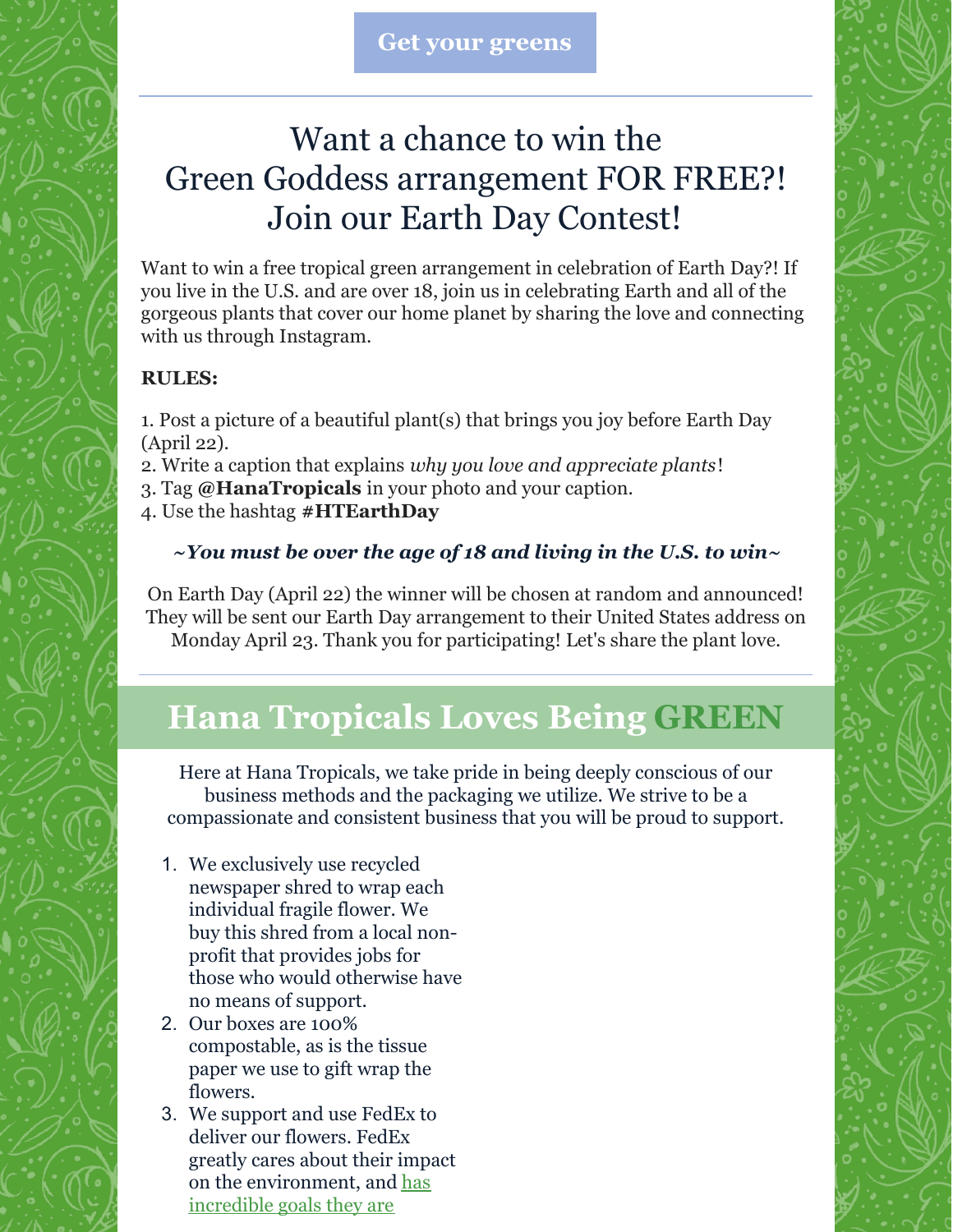working hard to achieve, making it an even more impressive company.



We love celebrating flowers through our work. We know that our customers are using Hana's beautiful tropical flowers to express their thanks, love or compassion, which is the most incredible way to express gratitude for this Earth. We thank you for being on this journey with us.

#### **See our full [philosophy](http://hanatropicals.com/our-philosophy/)**

### **Employee Spotlight**

Passion Rutledge Cheek



Passion came to us in September of 2017 from Maryland. She studied Psychology at Temple University, and loves managing customer service and tours for Hana Tropicals. We don't know what we'd do without her! Passion's favorite tropical flowers are Indonesian Wax Gingers and Kimi Gingers. Her favorite past time in Hana is stargazing at Hamoa beach.

# **Help us fight the stigma!**

A common misconception is that